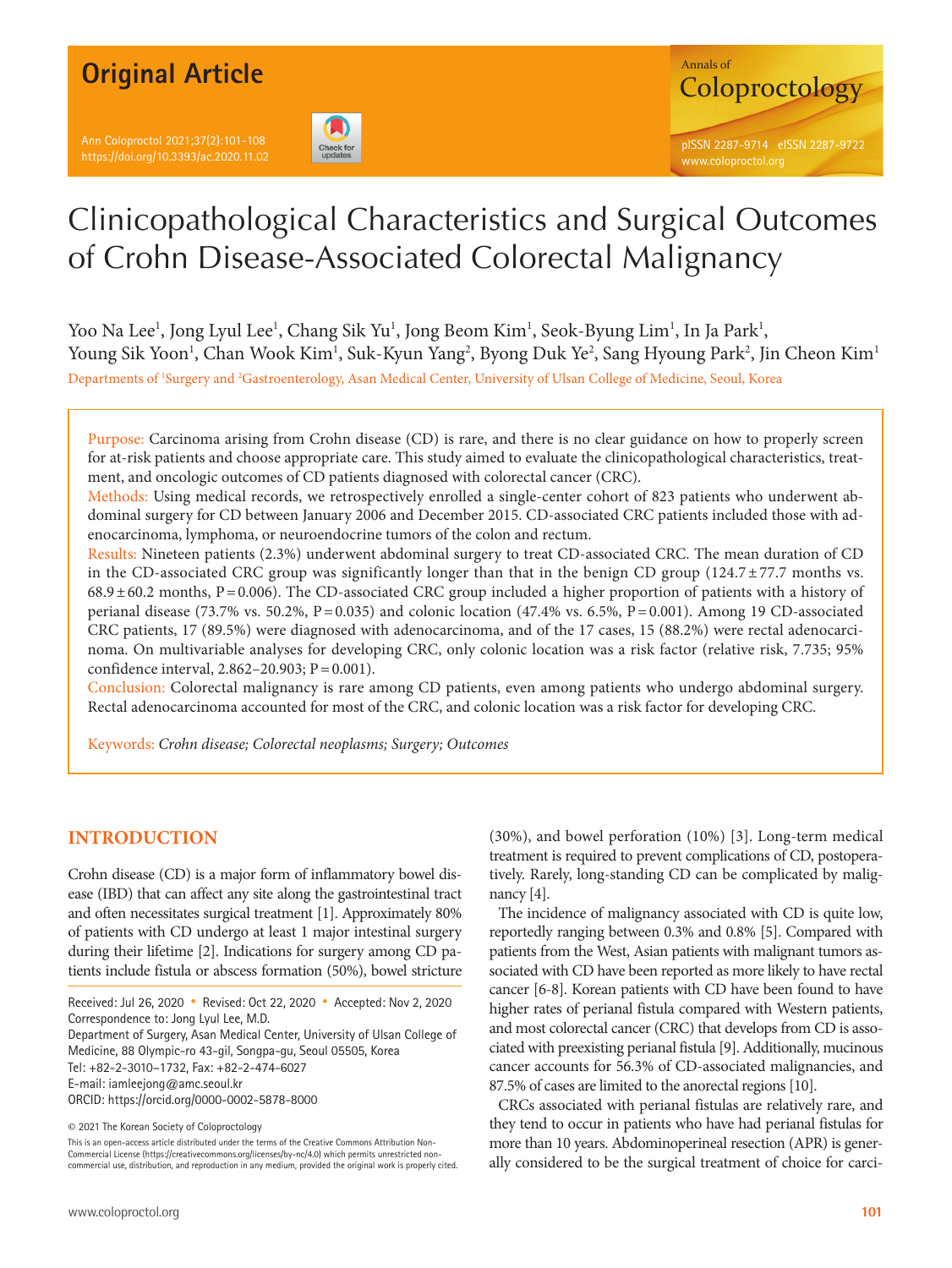Clinicopathological Characteristics and Surgical Outcomes of Crohn Disease-Associated Colorectal **Malignancy** 

noma associated with perianal fistula. There are few articles with small series that describe sporadic cases of perianal cancer associated with CD fistulas [11, 12]. When malignancy occurs in association with CD and perianal fistula, delayed diagnosis, owing to the rareness of the association, can further complicate the scenario. Additionally, there is no clear guidance on how to properly screen for at-risk patients and select the appropriate management strategy. Besides, even when such patients are appropriately and promptly diagnosed, there is still no consensus as to whether they should receive standard treatments, such as preoperative chemotherapy followed by total mesorectal excision, as would administered for patients with sporadic rectal cancer.

Annals of

**Coloproctology** 

This study aimed to evaluate the clinicopathological characteristics as well as the surgical and oncologic outcomes of patients with CD-associated CRC.

# **METHODS**

#### **Patient's enrollment and variables**

We retrospectively reviewed the medical records of 823 patients who underwent abdominal surgery for CD at Asan Medical Center, Seoul, Korea, between January 2006 and December 2015. Patients were included if they had undergone bowel resection, strictureplasty, stoma formation, or bypass surgery for CD during the study period and were 16 years of age or older at the time of surgery. Patients who underwent only stoma restoration were excluded.

CD-associated CRC was defined as malignancy of the colon and rectum that occurred in patients who were diagnosed with CD and had started medication to treat CD. The study included patients with colorectal adenocarcinoma, lymphoma, and neuroendocrine tumors. We excluded patients who were diagnosed with squamous cell carcinoma originating from the anus, cervical cancer, low-grade dysplasia, and metastatic carcinoma.

The following variables were captured during data collection: demographic and general information (age at diagnosis and operation; sex; duration of disease [duration between CD diagnosis and the last follow-up]; follow-up period; family history of CD; and history of smoking, perianal disease, abdominal surgery, or perianal surgery), clinical characteristics (Montreal classification and preoperative medications), operative findings (emergency operation, surgical approach, stoma formation, and operation time), operative outcomes (postoperative complications and hospital stay), histopathologic findings (tumor type, differentiation, anatomic association between perianal fistula and tumor, and stage), neoadjuvant or adjuvant treatment (chemotherapy or chemoradiotherapy [CRT]), and survival outcome.

#### **Assessment and medical treatment of Crohn disease and the decision to perform surgery**

Investigations for diagnosing and monitoring CD included small bowel series, computed tomography (CT) enterography, magnetic

resonance imaging (MRI), and colonoscopy. Through these tests, the locations affected by CD could be confirmed, pathological features were evaluated, and, if necessary, surgical findings and postoperative histopathological findings were used for diagnosis  $[12]$ .

When treating CD patients, a step-up approach is generally used in our institution, which means adding more potent therapies when the first-line or less toxic agents are not effective [13]. Gastroenterologists consult to specialized colorectal surgeons or the multidisciplinary team if a patient requires surgery.

### **Follow-up and surveillance after treatment of Crohn disease-associated malignancy**

The follow-up schedule for CRC usually proceeded as follows: clinical examinations, laboratory tests including carcinoembryonic agent, abdominopelvic CT every 6 months for the first 3 postoperative years, chest CT every 12 months, and colonoscopy or sigmoidoscopy after 1 postoperative year and then 2 or 3 years later. Patients suspected of recurrence underwent specific examinations (MRI, or positron emission tomography [PET]). Recurrence was diagnosed by radiological and histopathological methods using surgical resection or biopsy specimens [14].

#### **Statistical analysis**

Discrete variables, including demographic and preoperative characteristics, operative methods, and operative details were analyzed using the chi-square test to compare the CD-associated CRC group with the benign CD group. Continuous variables including, age at surgery, hospital stay, disease duration, and follow-up duration, were compared using unpaired Student t-test or the Mann-Whitney U-test as appropriate. The overall survival rate was examined using the Kaplan-Meier method and compared using the log-rank test. Multivariable analyses using binary logistic regression were used to assess the risks of developing CRC. Statistical significance was defined as P < 0.05, and all statistical analyses were performed using IBM SPSS Statistics for Windows, ver. 21 (IBM Corp., Armonk, NY, USA).

#### **Ethical considerations**

The study protocol was approved by the Institutional Review Board of the Asan Medical Center (No. 2020-0328) with a waiver for informed consent, and the study was performed in accordance with the Declaration of Helsinki.

# **RESULTS**

#### **Demographic characteristics and clinical features**

A total of 823 patients were finally included in this study. Nineteen patients (2.3%) underwent abdominal surgery for CD-associated CRC, and 804 patients (97.7%) underwent abdominal surgery for benign CD during the study period. The mean age at the time of surgery among patients in the CD-associated CRC group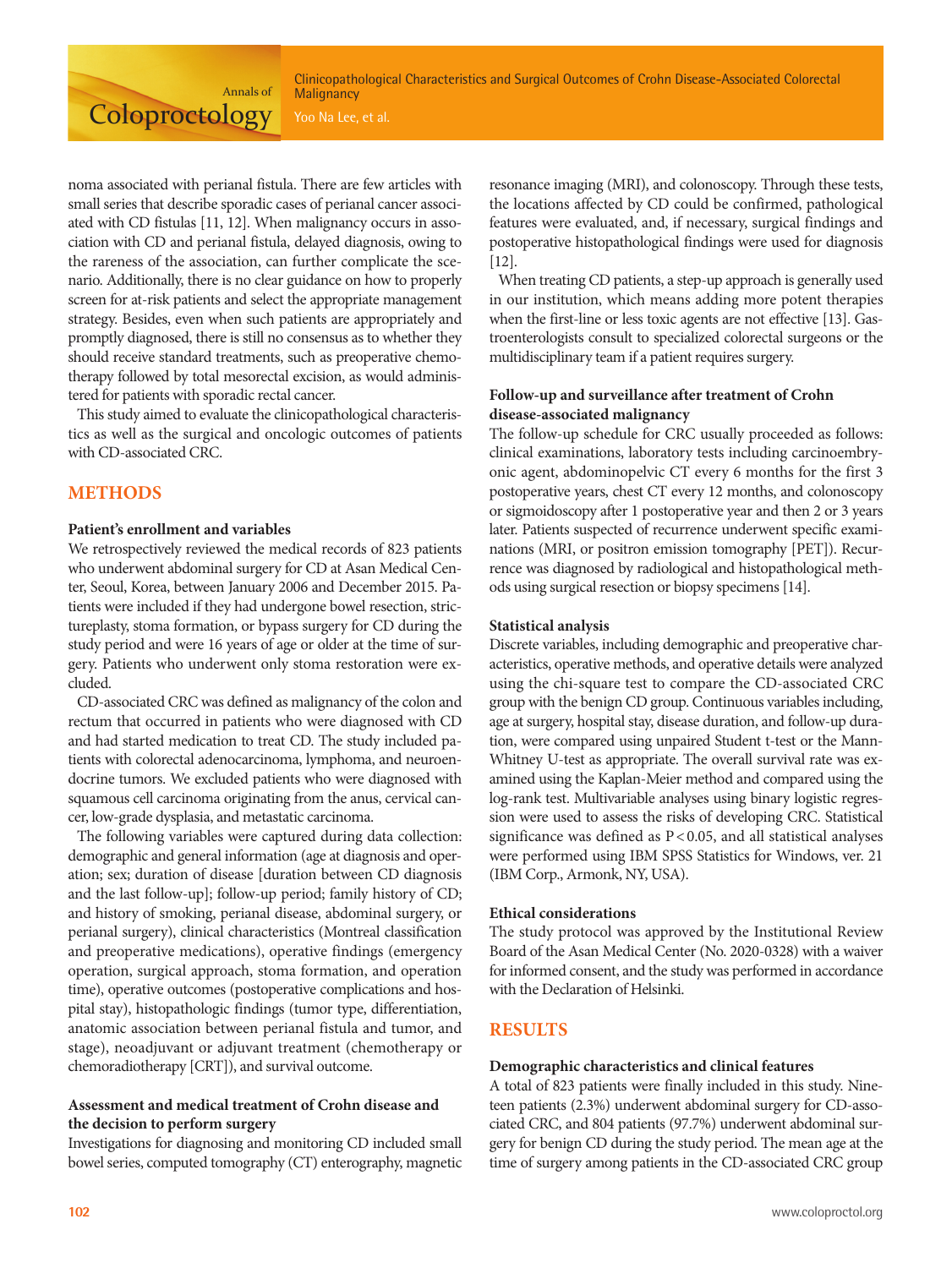Annals of **Coloproctology** 

### **Table 1.** Clinical characteristics of the patients with CD-associated CRC and benign CD

| Variable                                      | <b>CD-associated CRC</b>  | <b>Benign CD</b>         | P-value  |
|-----------------------------------------------|---------------------------|--------------------------|----------|
| No. of patients                               | 19                        | 804                      |          |
| Age (yr)                                      |                           |                          |          |
| At diagnosis                                  | $29.7 \pm 10.2$ (23-36)   | $26.1 \pm 10.0$ (19-31)  | 0.150    |
| At operation                                  | $39.2 \pm 11.3$ (32-49)   | $31.5 \pm 9.9$ (24-37)   | $0.009*$ |
| Sex, female:male                              | 7 (36.8):12 (63.2)        | 233 (29.0):571 (71.0)    | 0.450    |
| Duration of disease (mo)                      | $124.7 \pm 77.7$ (66-172) | $68.9 \pm 60.2$ (14-109) | $0.006*$ |
| Follow-up period (mo)                         | $81.7 \pm 39.1$ (48-107)  | $85.1 \pm 39.1$ (59-111) | 0.710    |
| Family history of Crohn disease, yes          | 0(0)                      | 24(3.0)                  |          |
| History of smoking                            |                           |                          | 0.630    |
| None                                          | 11 (57.9)                 | 528 (65.7)               |          |
| Ex-smoker                                     | 5(26.3)                   | 199 (24.8)               |          |
| Current smoker                                | 3(15.8)                   | 77 (9.6)                 |          |
| History of perianal disease <sup>a</sup>      |                           |                          | $0.035*$ |
| Yes                                           | 15 (78.9)                 | 404 (50.2)               |          |
| No                                            | 4(21.1)                   | 400 (49.8)               |          |
| History of abdominal surgery                  |                           |                          | $0.001*$ |
| Yes                                           | 11 (57.9)                 | 272 (33.8)               |          |
| No                                            | 8(42.1)                   | 532 (66.2)               |          |
| History of perianal surgery                   |                           |                          | 0.960    |
| Yes                                           | 12 (63.2)                 | 332 (41.3)               |          |
| No                                            | 7(36.1)                   | 471 (58.7)               |          |
| Montreal classification                       |                           |                          |          |
| Age at diagnosis (yr)                         |                           |                          | 0.990    |
| $≤ 16$                                        | 2(10.5)                   | 89 (11.1)                |          |
| $> 16, \leq 40$                               | 15 (78.9)                 | 639 (79.4)               |          |
| >40                                           | 2(10.5)                   | 76 (9.5)                 |          |
| Behavior at operation                         |                           |                          | $0.001*$ |
| Non-stricturing, non-penetrating (B1)         | 8(42.1)                   | 38(4.7)                  |          |
| Stricturing (B2)                              | 6(31.6)                   | 279 (34.7)               |          |
| Penetrating (B3)                              | 5(26.3)                   | 487 (60.6)               |          |
| Montreal classification location at operation |                           |                          | $0.001*$ |
| Ileum (L1)                                    | 1(5.3)                    | 343 (42.7)               |          |
| Colon (L2)                                    | 9(47.4)                   | 52(6.5)                  |          |
| Ileocolon (L3)                                | 9(47.4)                   | 408 (50.7)               |          |
| Medication                                    |                           |                          |          |
| No medication or 5-ASA only                   | 5(26.3)                   | 340 (42.5)               | 0.239    |
| Immunomodulator                               | 8(42.1)                   | 253 (31.5)               | 0.330    |
| anti-TNF- $\alpha$                            | 1(5.3)                    | 48 (6.0)                 | 0.990    |
| Steroid                                       | 2(10.5)                   | 41(5.1)                  | 0.260    |
| Immunomodulator with anti-TNF- $\alpha$       | 3(15.8)                   | 57(7.1)                  | 0.070    |
| Immunomodulator with steroid                  | 0(0)                      | 43(5.3)                  | 0.618    |
| Steroid with anti-TNF- $\alpha$               | 0(0)                      | 8(1.0)                   | 0.990    |
| All combinations                              | 0(0)                      | 12(1.5)                  | 0.990    |

Values are presented as number only, mean  $\pm$  standard deviation (interquartile range), or number (%).

CD, Crohn disease; CRC, colorectal cancer; ASA, aminosalicylic acid; anti-TNF-α, anti-tumor necrosis factor α.

alncluding anal fistula and anal fissure.

 $*P < 0.05$ .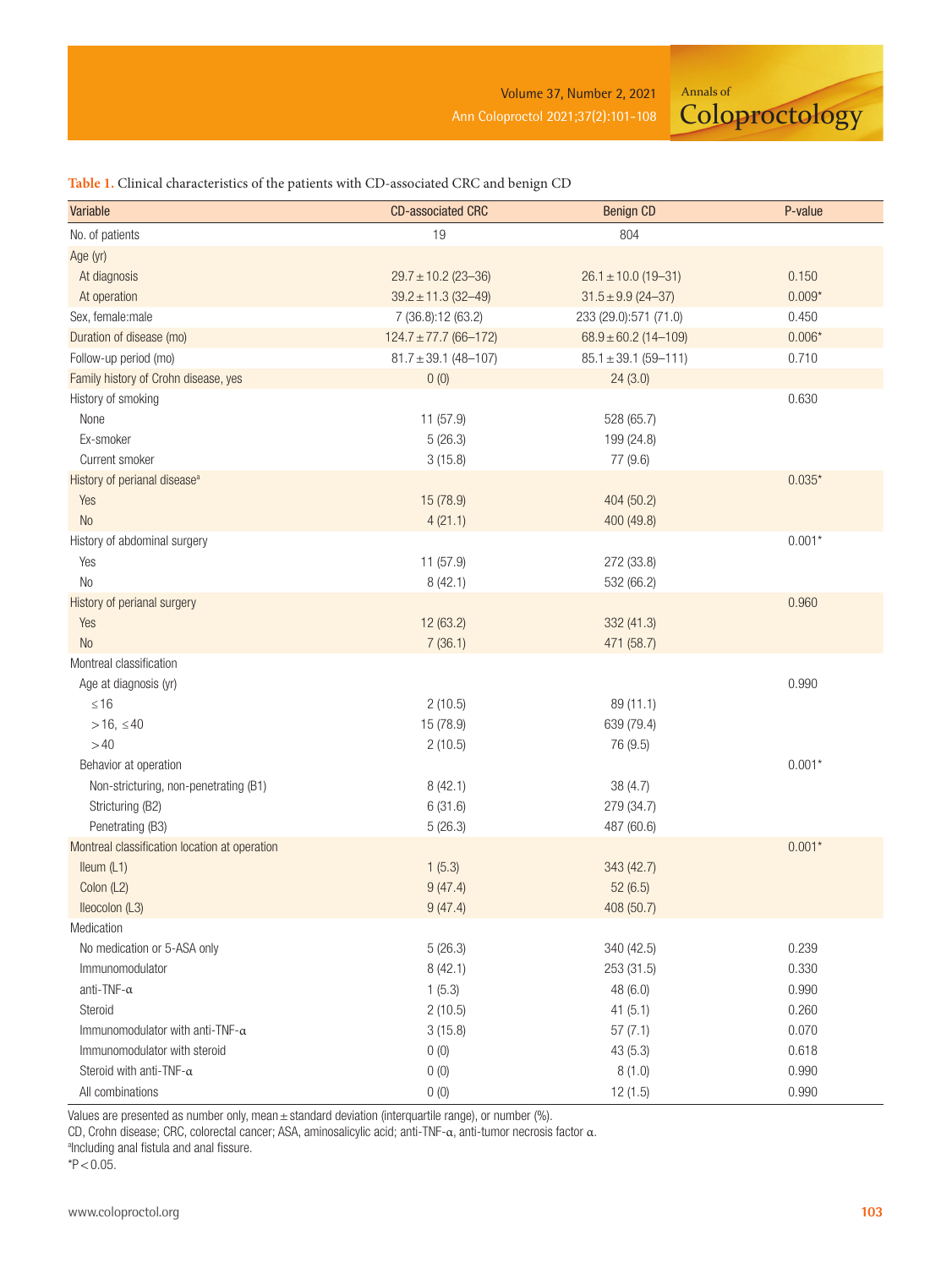with CD-associated CRC and benign CD

was significantly older than that among patients in benign group  $(39.2 \pm 11.3 \text{ years vs. } 31.5 \pm 9.9 \text{ years}, P = 0.002)$ . The mean duration of CD in the CD-associated CRC group was significantly longer than that in the benign CD group  $(124.7 \pm 77.7 \text{ months vs.})$  $68.9 \pm 60.2$  months, P = 0.006). The CD-associated CRC group had significantly higher proportions of patients with a history of perianal disease (78.9% vs. 50.2%,  $P = 0.035$ ) and abdominal surgery (57.9% vs. 33.8%,  $P = 0.001$ ). Compared with the benign CD group, the CD-associated CRC group had a significantly higher proportion of patients with non-stricturing and non-penetrating (B1) CD (42.1% vs. 4.7%,  $P = 0.001$ ), and a significantly lower proportion of patients with penetrating (B3) CD (26.3% vs. 60.6%,  $P = 0.001$ ), according to the Montreal classification. At the time of surgery, the CD-associated CRC group had a significantly lower proportion of patients with ileal disease (5.3% vs. 42.5%,  $P = 0.001$ ) and a significantly higher proportion of patients with colonic disease (47.4% vs. 6.5%,  $P = 0.001$ ), compared with the benign CD group. Variables that did not differ significantly between these 2 groups included age at diagnosis, sex, follow-up duration, family history of CD, history of smoking, history of perianal surgery, age at diagnosis by the Montreal classification, and preoperative medications (Table 1).

Annals of

**Coloproctology** 

Of the 19 patients with CD-associated CRC, 16 (84.2%) underwent stoma formation procedures (including either permanent or diverting stomas), while 127 benign CD patients (15.8%) underwent stoma formation procedures  $(P = 0.001)$ . The mean operating time among patients in the CD-associated CRC group was significantly longer than that among patients in the benign CD group  $(250 \pm 123$  minutes vs.  $158 \pm 61$  minutes, P = 0.001). The rates of emergency operations, surgical approach, postoperative complications (including infectious and intra-abdominal complications), as well as the mean postoperative hospital stay duration were not significantly different between the 2 groups (Table 2).

#### **Clinicopathological characteristics in the Crohn diseaseassociated CRC group**

Within the CD-associated CRC group, 17 patients (89.5%) were diagnosed with adenocarcinoma, 1 patient (5.3%) was diagnosed with a neuroendocrine carcinoma and the other patient (5.3%) was diagnosed with plasmablastic lymphoma. Seven patients (36.8%) were already diagnosed with stage IV cancer at the time of diagnosis. Among the 17 patients with colorectal adenocarcinoma, 15 (88.2%) had rectal adenocarcinoma, and 2 (11.8%) had colonic adenocarcinoma (Fig. 1). Ten cases (58.8%) of colorectal adenocarcinoma were related to an anatomical association between perianal fistula and tumor. Among the 17 patients with colorectal adenocarcinoma, 3 (17.6%) had poorly-differentiated carcinoma, 5 (29.4%) had mucinous differentiation, and 3 (17.6 %) had signet ring cell carcinoma (unfavorable histology). At the time of surgery, 14 patients (73.7%) had been diagnosed with CD more than 5 years earlier, and 8 patients (42.1%) had been diagnosed with CD more than 10 years earlier (Table 3).

| Variable                            | <b>CD-associated</b><br>$CRC(n=19)$ | <b>Benign CD</b><br>$(n = 804)$ | P-value  |
|-------------------------------------|-------------------------------------|---------------------------------|----------|
| <b>Emergency operation</b>          | 1(5.3)                              | 70 (8.7)                        | 0.990    |
| Surgical approach                   |                                     |                                 | 0.780    |
| Open                                | 16 (84.2)                           | 638 (79.4)                      |          |
| Laparoscopy                         | 3(15.8)                             | 166 (20.6)                      |          |
| Stoma formation                     |                                     |                                 | $0.001*$ |
| Yes                                 | 16 (84.2)                           | 127 (15.8)                      |          |
| <b>No</b>                           | 3(16.8)                             | 677 (84.2)                      |          |
| Operation time (min)                | $250 + 123$<br>$(177 - 286)$        | $158 + 61$<br>$(113 - 187)$     | $0.001*$ |
| Postoperative complication          |                                     |                                 | 0.920    |
| Yes                                 | 6(31.6)                             | 202 (25.1)                      |          |
| <b>No</b>                           | 13 (68.4)                           | 602 (74.9)                      |          |
| Infectious complication             |                                     |                                 | 0.710    |
| Yes                                 | 5(26.3)                             | 152(18.9)                       |          |
| <b>No</b>                           | 14 (73.7)                           | 652 (81.1)                      |          |
| Intraabdominal complication         |                                     |                                 | 0.650    |
| Yes                                 | 3(15.8)                             | 77 (9.6)                        |          |
| <b>No</b>                           | 16 (84.2)                           | 727 (90.4)                      |          |
| Hospital stay after operation (day) | $16.5 \pm 27.6$<br>$(5 - 21)$       | $13.1 \pm 15.0$<br>$(7-13)$     | 0.340    |

**Table 2.** Operative finding and postoperative outcome of the patients

Values are presented as number (%) or mean  $\pm$  standard deviation (interquartile range)

CD, Crohn disease; CRC, colorectal cancer.

 $*P < 0.05$ .

#### **Operative and oncologic outcomes in the Crohn diseaseassociated colorectal cancer group**

At the time of diagnosis, 5 patients (26.3%) whose tumors were inoperable underwent only stoma formation without radical surgery. Eight patients (42.1%) underwent APR, 3 patients (17.6%) underwent total colectomy or total proctocolectomy (TPC) due to severe colitis, and 3 patients (17.6%) underwent segmental resection and anastomosis (right colectomy or low anterior resection). Although more than half of the cases were associated with unfavorable histology, 8 patients (42.1%) received preoperative or postoperative radiotherapy. A patient was finally diagnosed with pathologic complete remission (pCR) after receiving preoperative CRT, followed by APR (Table 3).

The 5-year overall survival rates of the 17 patients with colorectal adenocarcinoma and 15 patients with rectal adenocarcinoma were  $52.6\% \pm 11.5\%$  and  $53.3\% \pm 13.0\%$ , respectively. One patient with stage IV neuroendocrine carcinoma died within 30 postoperative months, and 1 patient with stage I lymphoma was alive with recurrence after 51 months (Figs. 1, 2). One patient with stage IVA colon cancer died within 18 postoperative months, and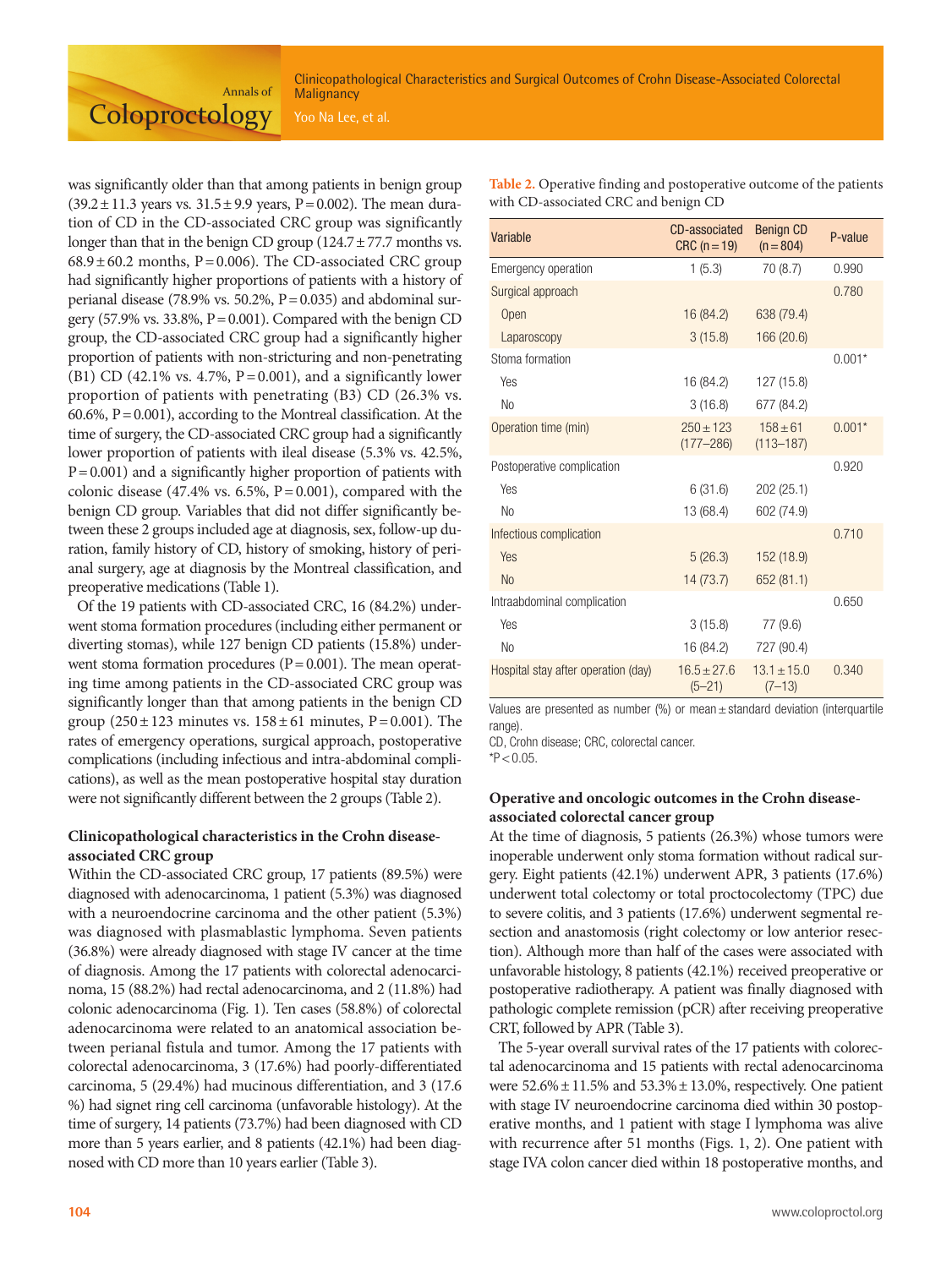Volume 37, Number 2, 2021 Ann Coloproctol 2021;37(2):101-108

**Coloproctology** 

Annals of



Fig. 1. Classification and survival outcomes of the patients with Crohn disease (CD)-associated colorectal cancer (CRC). NEC, neuroendocrine carcinoma; GI, gastrointestinal; NED, no evidence of disease; OS, overall survival.



**Fig. 2.** Overall survival (OS) outcome according to tumor type (A) (Adeno., adenocarcinoma; NEC, neuroendocrine carcinoma; Lymphoma) and histologic type (B) (favorable, well-differentiated and moderately-differentiated; unfavorable, poorly-differentiated, mucinous, and signetring cell).

1 patient with stage IIA colon cancer was alive without a recurrence after 123 months (Fig. 1). The 5-year overall survival rate of the 11 patients with unfavorable adenocarcinoma was relatively lower than that of the 6 patients with favorable adenocarcinoma

without a significance (36.4%± 14.5% vs. 83.3%± 15.2%, P= 0.06) (Fig. 2, Supplementary Table 1). Among the 17 patients with adenocarcinoma, 7 patients (41.2%) remained alive without recurrence at the latest follow-up date. Of 8 patients with regional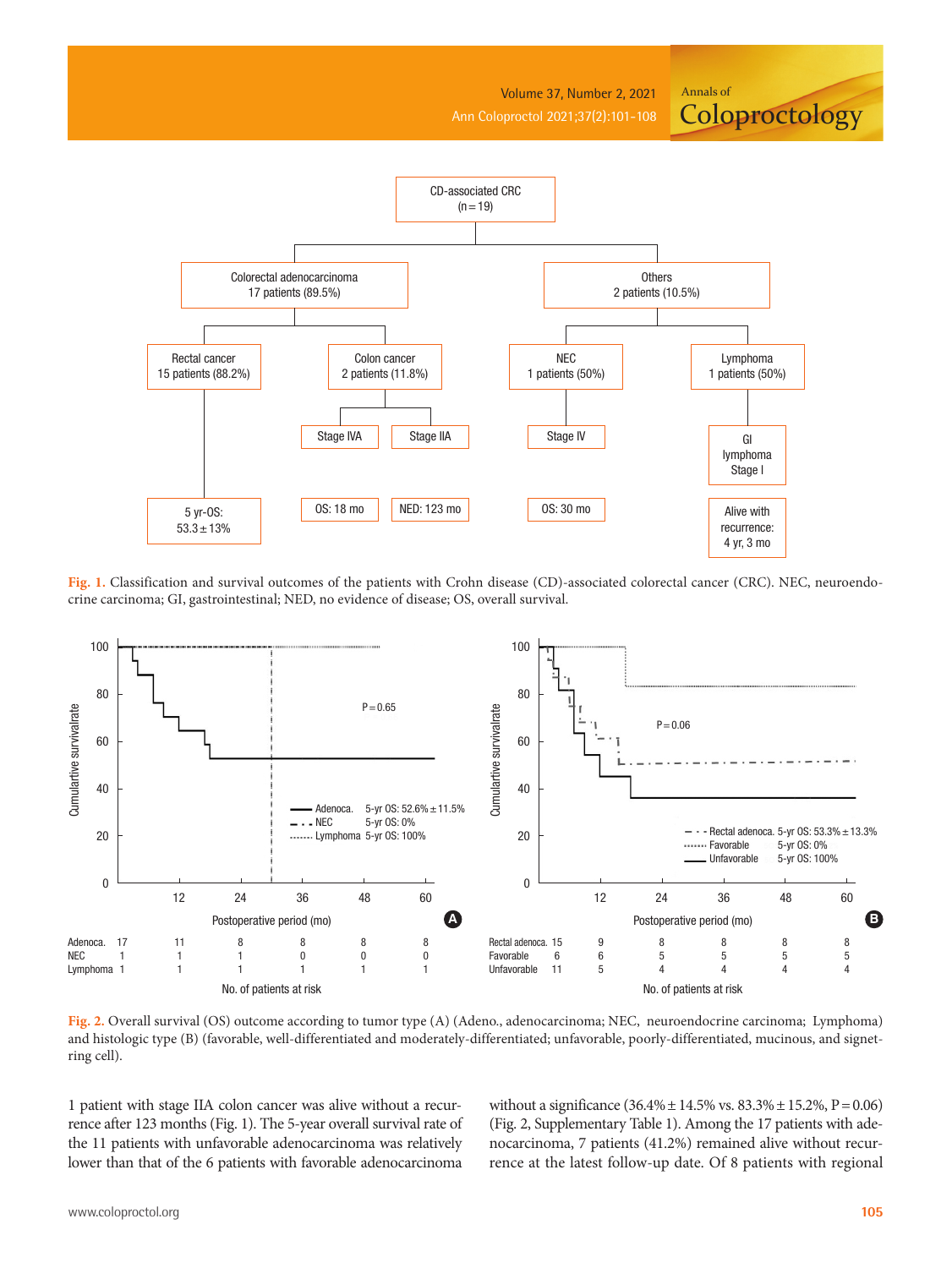#### **Table 3.** Clinicopathological characteristics and survival of the patients with CD-associated colorectal cancer

Annals of

**Coloproctology** 

| Characteristic                            | Adenocarcinoma          | <b>NEC</b>      | Lymphoma      |
|-------------------------------------------|-------------------------|-----------------|---------------|
| No. of patients                           | 17                      | 1               | 1             |
| Sex, female:male                          | 7 (41.2):10 (58.8)      | 0(0):1(100)     | 0(0):1(100)   |
| Age (yr)                                  |                         |                 |               |
| At operation                              | $39.7 \pm 10.3$ (32-47) | 58              | 25            |
| At diagnosis                              | $30.2 \pm 9.9$ (24-36)  | 35              | 14            |
| Location                                  |                         |                 |               |
| Colon                                     | 2(11.8)                 |                 |               |
| Rectum                                    | 15 (88.2)               | 1(100)          | 1(100)        |
| History of perianal fistula               | 13 (76.5)               | 1(100)          | 1(100)        |
| Smoking                                   |                         |                 |               |
| None                                      | 10 (58.8)               |                 | 1(100)        |
| Ex-smoker                                 | 5(29.4)                 |                 |               |
| Current                                   | 2(11.8)                 | 1(100)          |               |
| Duration of disease (mo)                  |                         |                 |               |
| $\geq 5$ yr                               | 15 (88.2)               | 1(100)          | 0(0)          |
| $\geq$ 10 yr                              | 11 (64.7)               | 1(100)          | 0(0)          |
| Preoperarive CD medicaiton                |                         |                 |               |
| Anti-TNF- $\alpha$ only                   | 1(5.9)                  | 0(0)            | 0(0)          |
| Immunomodulator only                      | 7(41.2)                 | 1(100)          | 0(0)          |
| Combination                               | 3(17.6)                 | 0(0)            | 1(100)        |
| Tumor associated with<br>perianal fistula | 10 (58.8)               | 0(0)            | 0(0)          |
| Differentiation or tumor type             |                         | Large cell type | Plasmabalstic |
| WD/MD                                     | 6(35.3)                 |                 |               |
| PD/mucinous/SRC                           | 11 (64.7)               |                 |               |
| Operation name                            |                         |                 |               |
| <b>APR</b>                                | 8(47.1)                 |                 |               |
| TC or TPC with stomy                      | 3(17.6)                 |                 |               |
| Stoma with biopsy                         | 3(17.6)                 | 1(100)          | 1(100)        |
| RHC/uLAR with CAA                         | 2(11.8)                 |                 |               |
| Pathologic stage                          |                         |                 |               |
| pCR                                       | 1(5.9)                  |                 |               |
| I                                         | 3(17.6)                 |                 | 1(100)        |
| $\mathsf{I}$                              | 6(35.3)                 |                 |               |
| III                                       | 1(5.9)                  |                 |               |
| IV                                        | 6(35.3)                 | 1(100)          |               |

(*Continued to the next*)

stages of rectal adenocarcinoma (pCR, stage I, and II), 6 (75.0%) were alive with  $(n = 4)$  or without recurrence  $(n = 2)$ .

On additional multivariable analyses for developing CRC, only the L3 classification (CD colitis) was revealed as a risk factor of

#### **Table 3.** Continued

| Characteristic           | Adenocarcinoma | <b>NEC</b> | Lymphoma |
|--------------------------|----------------|------------|----------|
| Additional treatment     |                |            |          |
| None                     | 3(17.6)        |            |          |
| Best supportive care     | 1(5.9)         |            |          |
| Neoadjuvant CCRT         | 3(17.6)        |            |          |
| Adjuvant CT <sub>x</sub> | 3(17.6)        |            | 1(100)   |
| <b>Adjuvant CCRT</b>     | 2(11.8)        |            |          |
| Palliative CTx           | 3(17.6)        |            |          |
| Palliative CCRT          | 2(11.8)        | 1(100)     |          |
| Survival                 |                |            |          |
| Yes                      | 8(47.1)        |            | 1(100)   |
| <b>No</b>                | 9(52.9)        | 1(100)     |          |

Values are presented as number only, number  $(\%)$ , or mean  $\pm$  standard deviation (interquartile range).

CD, Crohn disease; NEC, neuroendocrine carcinoma; anti-TNF-α, anti-tumor necrosis factor α; WD, well-differentiated; MD, moderately-differentiated; PD, poorlydifferentiated; SRC, signet-ring cell carcinoma; APR, abdominoperineal resection; TC, total colectomy; TPC, total proctocolectomy; RHC, right hemicolectomy; uLAR, ultra-low anterior resection; CAA, coloanal anastomosis; pCR, pathologic complete remission; CCRT, chemoradiotherapy; CTx, chemotherapy.

developing CRC (relative risk, 7.735; 95% confidence interval,  $2.862 - 20.903$ ;  $P = 0.001$ ).

# **DISCUSSION**

The present study showed a CD-associated CRC prevalence of 2.3% among patients who underwent abdominal surgery for CD. Unsurprisingly, this prevalence was higher than that of the general CD population, as the present study included patients who had abdominal surgery. Although there has been some controversy regarding the increased risk of developing cancer in association with CD since the first report of CD-associated CRC in 1948 [15], a population-based study demonstrated an increased risk of CRC, and a recent meta-analysis also showed CD patients have a 2.4-fold overall increased risk of developing CRC [16-18]. A study reported that, among CD patients, the cumulative incidence of CRC was 0.3% at 5 years, 1.6% at 15 years, and 2.4% at 25 years, and a cross-sectional comparison revealed a 1.9% increased risk of CD-associated CRC, which is similar to the results of the present study [19]. From the literature, this relatively high prevalence supports that inflammation plays an important role in the development of CRC, especially considering that CD patients who have undergone surgery are usually affected by more active disease and longer duration [20, 21].

The present study demonstrated the association between the anatomic location of the CD involvement and the development of CRC. The CD-associated CRC group had a significantly higher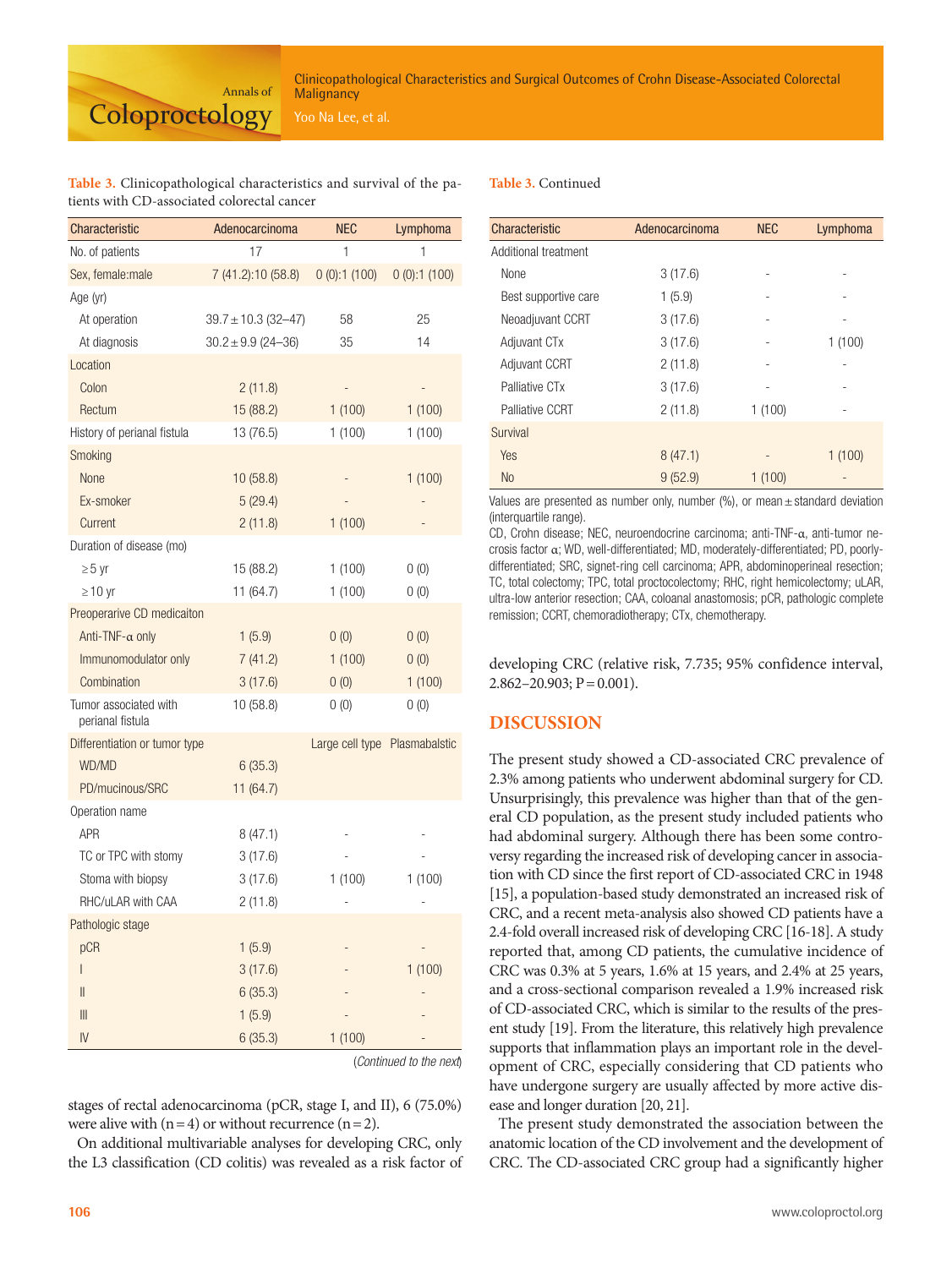rate of perianal fistula history, and more than half of the CD-associated CRC had an anatomical association between perianal fistula and tumor. There have been some reports of fistula-associated CRC in CD patients, and those reports also suggested a possible association between perianal fistula and CRC [9, 11, 22]. A review article showed the correlation between colitis (inflammation) and cancer risk and discussed how inflammation might contribute to CRC pathogenesis (inflammation-dysplasia-cancer model) [23]. Similarly, the present study showed that the L3 classification (CD colitis) was revealed as a risk factor for developing CD-associated CRC. Smoking and long-standing disease duration have also been found to be independent risk factors for developing CRC among CD patients [24, 25]. Because smoking rate of both groups in the present is low, it seems difficult to determine whether smoking is a risk factor for CRC. Although the mean disease duration of the CD-associated CRC group was significantly longer than that of the benign CD group, the present study did not show that disease duration was a risk factor for developing CRC. However, considering that more than 40% of CD-associated patients have been CD for more than 10 years, the present study might suggest that physicians should be alerted to the possibility of CRC when they observe perianal fistula or CD colitis with long-standing CD duration.

Surgery for CD-associated CRC is complicated by the conflicting objectives of minimal bowel resection and appropriate tumor resection. For CD-associated CRC, American Society of Colon and Rectal Surgery clinical practice guidelines insist on TPC for multiplicity and to reduce the risk of metachronous CRC [26]. Although the extent of resection required can depend on the location of the malignancy, it is notable that multifocal dysplasia is observed in more than one-third of specimens from patients who have undergone colectomy [27]. Besides, 14% to 40% of the patients who undergo segmental resection for cancer of the large intestine develop metachronous colorectal cancers, which supports the call for TPC for CD-associated CRC [27, 28]. However, only 17% of the patients in the present study underwent total colectomy or TPC, partly because 40% of the patients had inoperable disease at the time of diagnosis; surgeon preferences also played a role in the low proportion of total colectomy and TPC. The present study also found no metachronous CRC or multiplicity in the specimens, so further research is needed, as the follow-up duration was relatively short.

Although a high rate of stage IV CRC was observed in the present study, patients with early stage (pCR, stage I, and stage II) and favorable histology had a relatively good 5-year overall survival rate. This finding highlights the importance of early detection in terms of facilitating good oncologic outcomes. However, it is difficult to diagnose fistula-associated CRC because it is difficult to distinguish malignancy from CD colitis in perianal fistulas. In general, symptoms of CD-associated CRC are non-specific, and the sensitivity of the imaging test (CT, MRI, and PET) is relatively low owing to inflammation, and this can lead to delayed diagnosis

[9, 29, 30]. Patients with a long-term history of perianal fistula have been found to have high cancer stages at the time of surgery [11, 31]. For managing perianal fistulas, early detection of CRC, and managing CD-associated CRC, it is ideal to use a multidisciplinary team approach including gastroenterologists, colorectal surgeons, oncologists, and radiologists.

Annals of

**Coloproctology** 

The prognosis of CD-associated CRC patients after surgery is largely determined by the CRC stage after surgery [32]. The present study showed that prognosis, histologic type, and stage were related, it was encouraging that there was a patient who went into pCR after receiving preoperative CRT. In terms of quality of life, the rate of stoma formation was more than 80% in the present study, and this was related to the anatomical association between perianal fistula and tumor and poor outcomes associated with pouch surgery in CD [33]. From these results, it is apparent that a multimodality approach incorporating early detection and appropriate surgery and CRT may produce good functional and oncologic results even in patients with CD-associated CRC.

Because the present study was retrospective and cross-sectional in design, we could not control for clinicopathological characteristics. However, the study evaluated both CD-associated CRC and benign CD characteristics, including demographics, surgical methods, pathologic findings, and postoperative and oncologic outcomes, using a relatively large patient cohort. Another limitation of this study was the lack of analysis of risk factors for developing CRC in association with CD due to the small number of CD-associated CRC patients. Nevertheless, the present study was meaningful, as it included a larger number of patients than other retrospective studies, and it clarified the prevalence of CD-associated CRC among patients who underwent abdominal surgery.

In conclusion, the diagnosis of colorectal malignancy is rare among CD patients who have undergone abdominal surgery and the L3 classification (CD colitis) was a risk factor of developing CRC. Rectal adenocarcinoma accounted for most of the CRC, and the subgroup with unfavorable histology had poor overall survival rate.

#### **CONFLICT OF INTEREST**

No potential conflict of interest relevant to this article was reported.

## **SUPPLEMENTARY MATERIALS**

Supplementary materials for this study are presented online (available at https://doi.org/10.3393/ac.2020.11.02).

#### **REFERENCES**

1. Bernell O, Lapidus A, Hellers G. Risk factors for surgery and recurrence in 907 patients with primary ileocaecal Crohn's disease. Br J Surg 2000;87:1697-701.